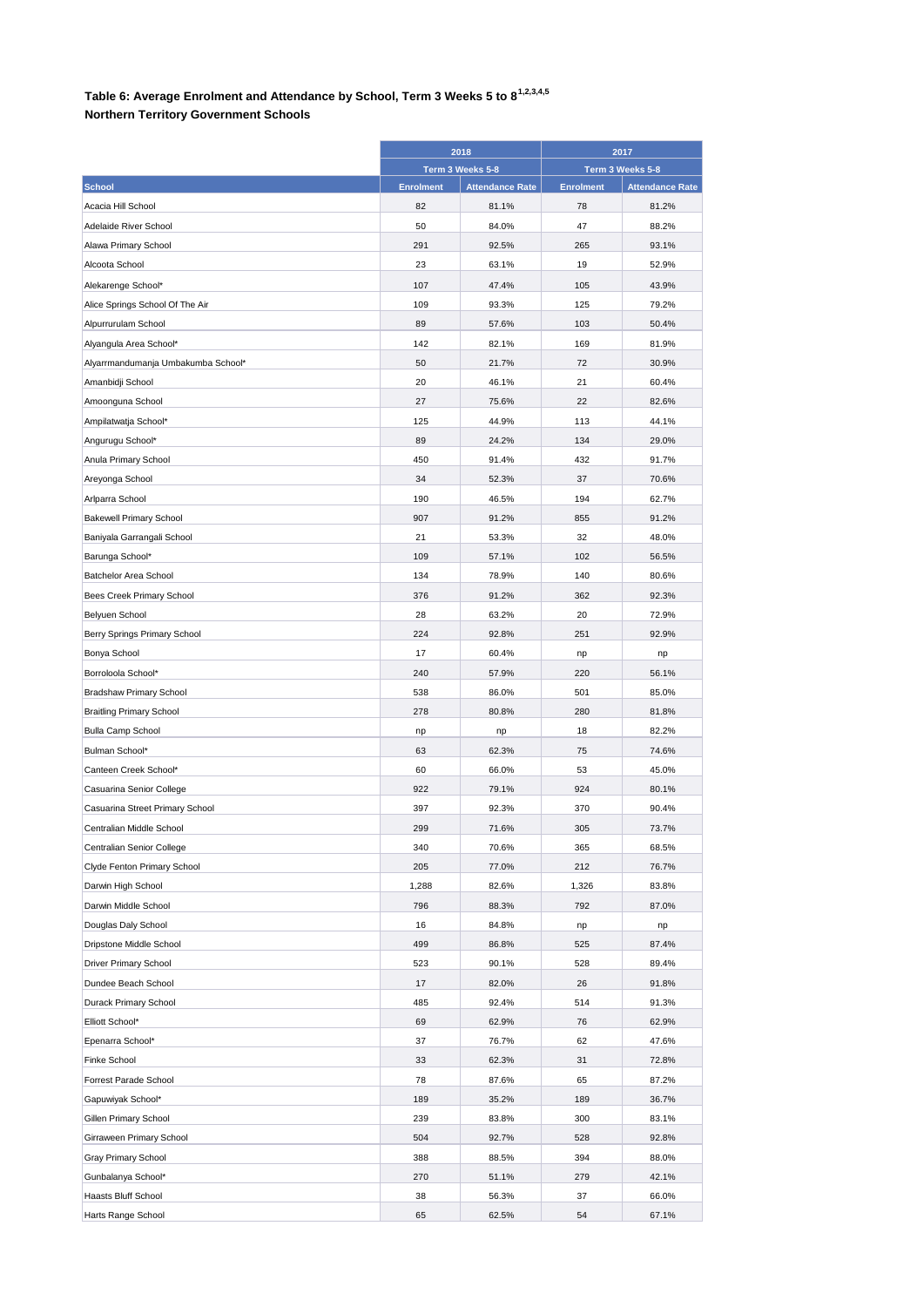|                                                 | 2018             |                        | 2017             |                        |
|-------------------------------------------------|------------------|------------------------|------------------|------------------------|
|                                                 |                  | Term 3 Weeks 5-8       | Term 3 Weeks 5-8 |                        |
| <b>School</b>                                   | <b>Enrolment</b> | <b>Attendance Rate</b> | <b>Enrolment</b> | <b>Attendance Rate</b> |
| <b>Henbury School</b>                           | 134              | 80.9%                  | 108              | 84.9%                  |
| Howard Springs Primary School                   | 294              | 87.2%                  | 294              | 85.7%                  |
| Humpty Doo Primary School                       | 420              | 90.0%                  | 404              | 89.9%                  |
| Imanpa School                                   | 17               | 63.6%                  | 22               | 63.6%                  |
| Jabiru Area School                              | 191              | 78.1%                  | 229              | 79.4%                  |
| Jilkminggan School*                             | 94               | 56.5%                  | 82               | 57.8%                  |
| Jingili Primary School                          | 340              | 90.3%                  | 333              | 89.5%                  |
| Kalkaringi School*                              | 164              | 46.7%                  | 151              | 44.0%                  |
| Karama Primary School                           | 199              | 85.0%                  | 201              | 87.4%                  |
| Katherine High School                           | 587              | 61.4%                  | 598              | 63.5%                  |
| Katherine School Of The Air                     | 165              | na                     | 157              | 0.0%                   |
| Katherine South Primary School                  | 392              | 87.5%                  | 391              | 83.5%                  |
| Kiana School                                    | np               | np                     | np               | np                     |
| Kintore Street School                           | 53               | 74.6%                  | 56               | 79.9%                  |
|                                                 | 173              | 45.9%                  | 228              | 51.2%                  |
| Lajamanu School*                                |                  |                        |                  |                        |
| Laramba School                                  | 54               | 67.0%                  | 63               | 65.0%                  |
| Larapinta Primary School                        | 382              | 87.1%                  | 382              | 84.2%                  |
| Larrakeyah Primary School                       | 487              | 92.4%                  | 494              | 91.7%                  |
| Leanyer Primary School                          | 583              | 89.9%                  | 596              | 91.9%                  |
| Ludmilla Primary School                         | 97               | 85.1%                  | 89               | 84.8%                  |
| MacFarlane Primary School                       | 217              | 70.3%                  | 252              | 67.2%                  |
| Malak Primary School                            | 233              | 86.8%                  | 252              | 86.3%                  |
| Mamaruni School                                 | 57               | 65.3%                  | 69               | 51.2%                  |
| Maningrida College*                             | 492              | 42.6%                  | 556              | 48.2%                  |
| Manunda Terrace Primary School                  | 184              | 83.2%                  | 183              | 79.3%                  |
| Manyallaluk School                              | 28               | 57.4%                  | 26               | 58.0%                  |
| Mataranka School                                | 36               | 84.7%                  | 34               | 82.1%                  |
| Mbunghara School                                | 14               | 87.8%                  | np               | np                     |
| Middle Point School                             | 23               | 85.1%                  | 21               | 86.9%                  |
| Milikapiti School*                              | 65               | 70.3%                  | 70               | 69.8%                  |
| Milingimbi School*                              | 335              | 54.4%                  | 306              | 48.2%                  |
| Millner Primary School                          | 217              | 84.0%                  | 213              | 84.3%                  |
| Milyakburra School*                             | 18               | 56.1%                  | 24               | 31.9%                  |
| Minyerri School                                 | 152              | 52.6%                  | 186              | 49.2%                  |
| Moil Primary School                             | 207              | 87.4%                  | 246              | 88.5%                  |
| Moulden Primary School                          | 324              | 79.2%                  | 334              | 81.9%                  |
| Mount Allan School                              | 52               | 50.0%                  | 66               | 60.1%                  |
| Mulga Bore School                               | 13               | 48.2%                  | 15               | 33.3%                  |
| Murray Downs School                             | 15               | 71.2%                  | 15               | 62.2%                  |
| Mutitjulu School*                               | 41               | 53.9%                  | 41               | 47.8%                  |
| Nakara Primary School                           | 591              | 91.1%                  | 599              | 90.9%                  |
| Nemarluk School                                 | 154              | 85.7%                  | 147              | 85.7%                  |
| Neutral Junction School                         | 27               | 54.4%                  | 24               | 65.1%                  |
| Newcastle Waters School                         | 16               | 66.5%                  | 15               | 76.3%                  |
| Nganambala School                               | 25               | 76.8%                  | 30               | 76.1%                  |
| Nganmarriyanga School                           | 149              | 42.8%                  | 158              | 50.6%                  |
| Ngukurr School*                                 | 273              | 50.2%                  | 288              | 57.6%                  |
|                                                 |                  |                        |                  |                        |
| Nhulunbuy High School*                          | 287              | 79.4%                  | 250              | 75.0%                  |
| Nhulunbuy Primary School*                       | 441              | 81.7%                  | 441              | 82.9%                  |
| Nightcliff Middle School                        | 283              | 82.8%                  | 248              | 83.4%                  |
| <b>Nightcliff Primary School</b>                | 624              | 92.0%                  | 601              | 91.2%                  |
| Northern Territory School of Distance Education | 513              | 100.0%                 | 367              | 100.0%                 |
| Ntaria School*                                  | 166              | 58.0%                  | 197              | 45.9%                  |
| Numbulwar School*                               | 149              | 47.0%                  | 164              | 39.2%                  |
| Nyirripi School                                 | 39               | 45.5%                  | 38               | 58.2%                  |